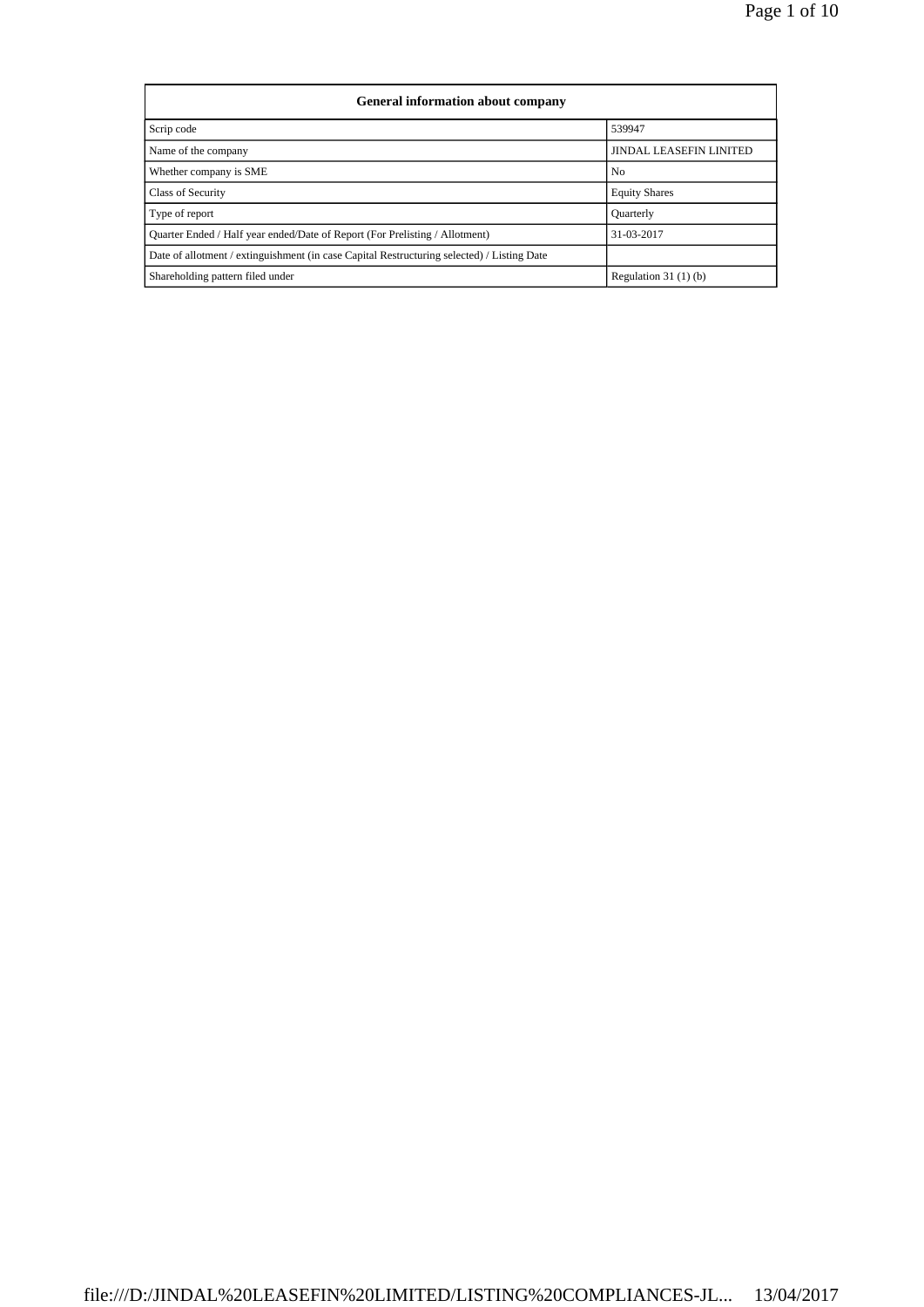| Sr. No. | <b>Particular</b>                                                                      | Yes/No         |
|---------|----------------------------------------------------------------------------------------|----------------|
|         | Whether the Listed Entity has issued any partly paid up shares?                        | N <sub>0</sub> |
|         | Whether the Listed Entity has issued any Convertible Securities?                       | N <sub>0</sub> |
|         | Whether the Listed Entity has issued any Warrants?                                     | N <sub>0</sub> |
|         | Whether the Listed Entity has any shares against which depository receipts are issued? | N <sub>0</sub> |
|         | Whether the Listed Entity has any shares in locked-in?                                 | Yes            |
|         | Whether any shares held by promoters are pledge or otherwise encumbered?               | N <sub>0</sub> |
|         | Whether company has equity shares with differential voting rights?                     | No.            |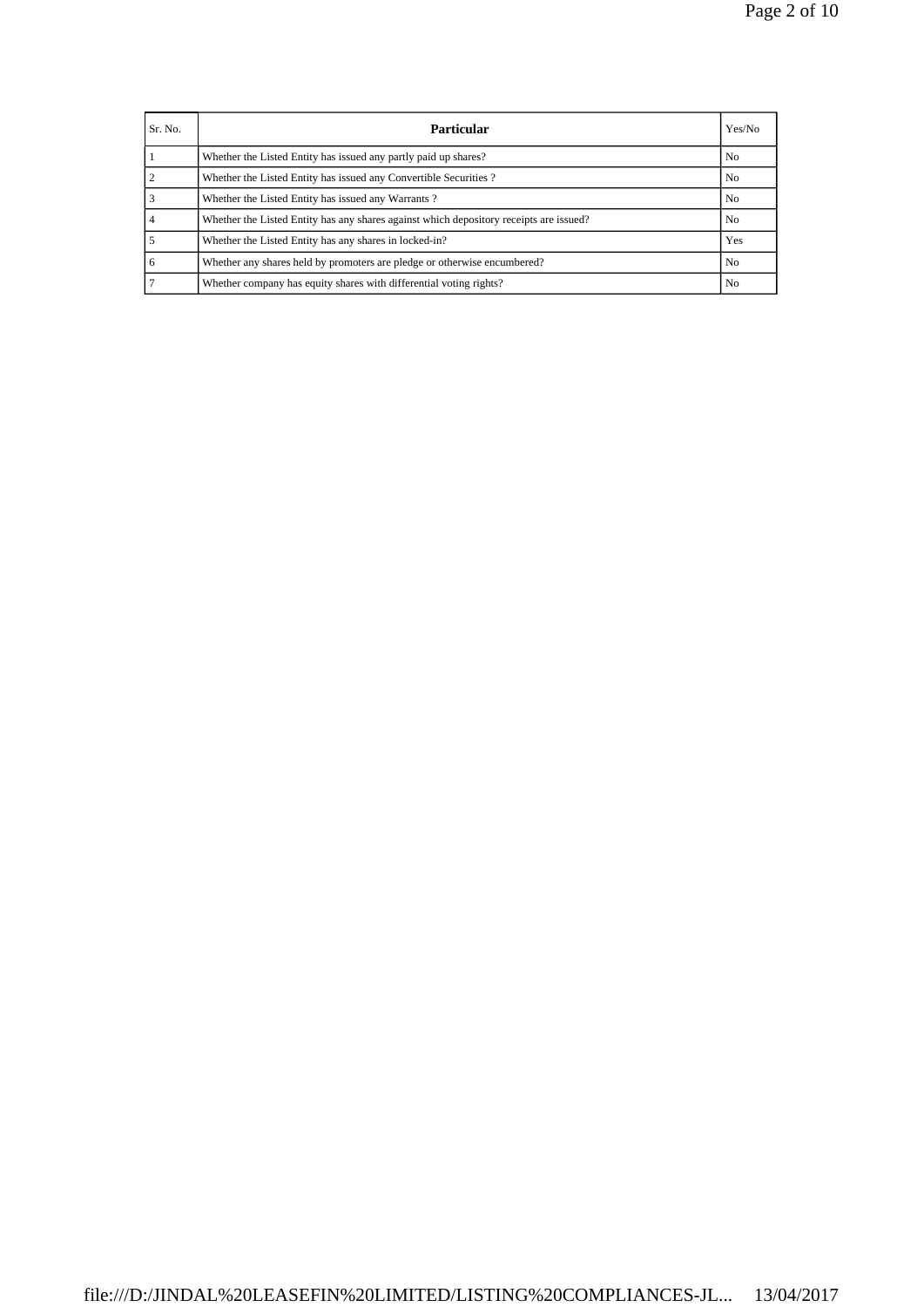| <b>Table I - Summary Statement holding of specified securities</b> |                                           |                                  |                                   |                             |                          |                                                              |                                                                                                                         |                                                                  |               |                      |           |
|--------------------------------------------------------------------|-------------------------------------------|----------------------------------|-----------------------------------|-----------------------------|--------------------------|--------------------------------------------------------------|-------------------------------------------------------------------------------------------------------------------------|------------------------------------------------------------------|---------------|----------------------|-----------|
| Category<br>$($ I                                                  |                                           |                                  | No. of                            | No. Of<br>Partly            | No. Of<br>shares         | Total nos.<br>shares<br>held (VII)<br>$=(IV)+$<br>$(V)+(VI)$ | Shareholding as<br>a % of total no.<br>of shares<br>(calculated as<br>per SCRR, 1957)<br>(VIII) As a % of<br>$(A+B+C2)$ | Number of Voting Rights held in each<br>class of securities (IX) |               |                      |           |
|                                                                    | Category of<br>shareholder<br>(II)        | Nos. Of<br>shareholders<br>(III) | fully paid<br>up equity<br>shares | paid-up<br>equity<br>shares | underlying<br>Depository |                                                              |                                                                                                                         | No of Voting (XIV)<br>Rights                                     |               | Total as a<br>$%$ of |           |
|                                                                    |                                           |                                  | held $(IV)$                       | held<br>(V)                 | Receipts<br>(VI)         |                                                              |                                                                                                                         | Class<br>eg: X                                                   | Class<br>eg:y | Total                | $(A+B+C)$ |
| (A)                                                                | Promoter &<br>Promoter<br>Group           | 7                                | 2256500                           |                             |                          | 2256500                                                      | 74.99                                                                                                                   | 2256500                                                          |               | 2256500              | 74.99     |
| (B)                                                                | Public                                    | 2309                             | 752400                            |                             |                          | 752400                                                       | 25.01                                                                                                                   | 752400                                                           |               | 752400               | 25.01     |
| (C)                                                                | Non<br>Promoter-<br>Non Public            |                                  |                                   |                             |                          |                                                              |                                                                                                                         |                                                                  |               |                      |           |
| (C1)                                                               | <b>Shares</b><br>underlying<br><b>DRs</b> |                                  |                                   |                             |                          |                                                              |                                                                                                                         |                                                                  |               |                      |           |
| (C2)                                                               | Shares held<br>by<br>Employee<br>Trusts   |                                  |                                   |                             |                          |                                                              |                                                                                                                         |                                                                  |               |                      |           |
|                                                                    | Total                                     | 2316                             | 3008900                           |                             |                          | 3008900                                                      | 100                                                                                                                     | 3008900                                                          |               | 3008900              | 100       |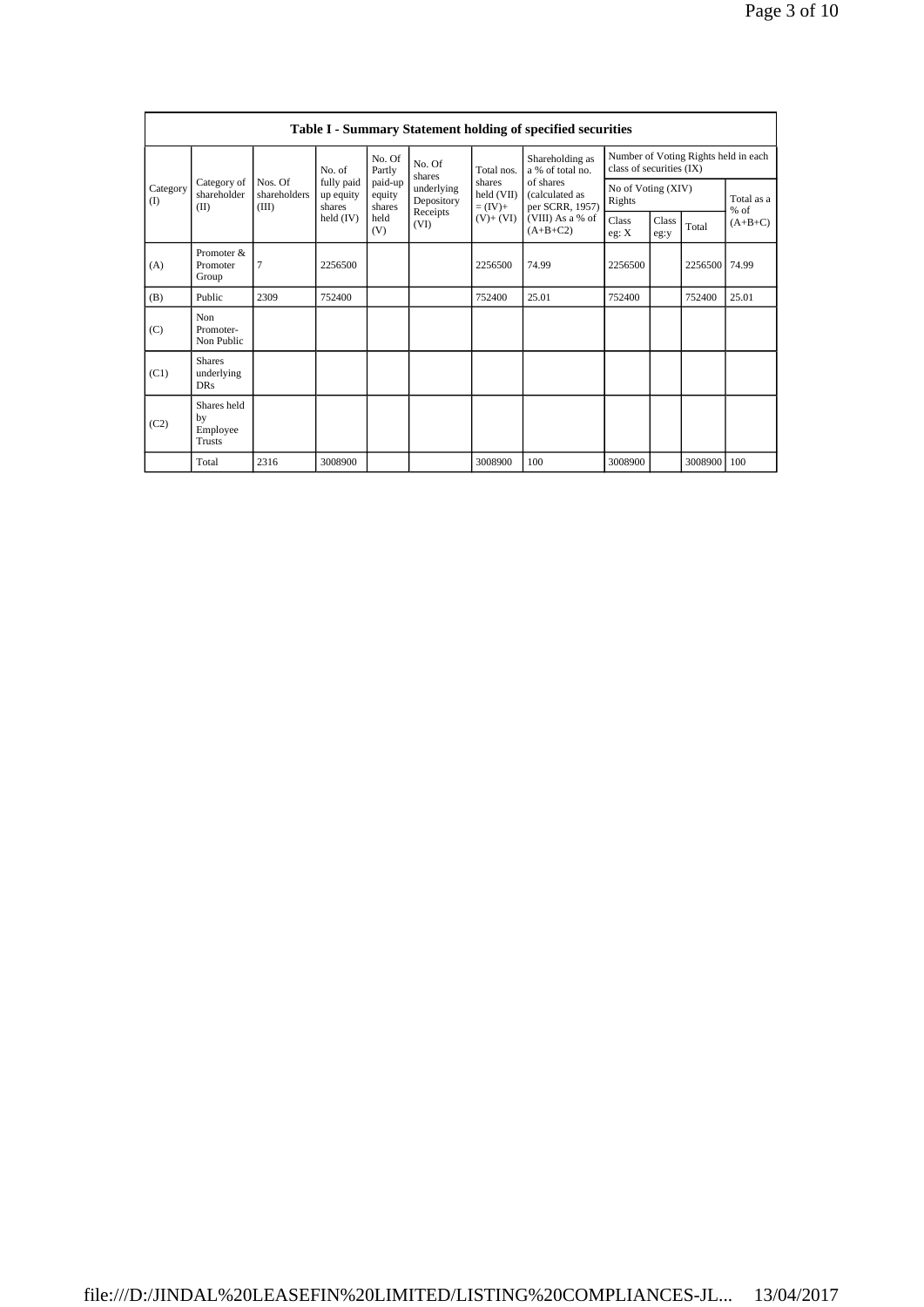| <b>Table I - Summary Statement holding of specified securities</b> |                                                |                                                                                                               |                             |                                                                                                                           |                                                                                                                                                                                         |                                        |                                                         |                                                                               |                                                    |                                       |  |
|--------------------------------------------------------------------|------------------------------------------------|---------------------------------------------------------------------------------------------------------------|-----------------------------|---------------------------------------------------------------------------------------------------------------------------|-----------------------------------------------------------------------------------------------------------------------------------------------------------------------------------------|----------------------------------------|---------------------------------------------------------|-------------------------------------------------------------------------------|----------------------------------------------------|---------------------------------------|--|
| Category<br>(1)                                                    | Category of<br>shareholder<br>(II)             | No. Of<br>No. of<br><b>Shares</b><br>Underlying<br>Outstanding<br>convertible<br>securities<br>$(X_i)$<br>(X) | <b>Shares</b><br>Underlying | No. Of<br><b>Shares</b><br>Underlying<br>Outstanding<br>convertible<br>securities and<br>No. Of<br>Warrants<br>$(X_i)(a)$ | Shareholding,<br>as a % assuming<br>full conversion<br>of convertible<br>securities (as a<br>percentage of<br>diluted share<br>capital) $(XI)$ =<br>$(VII)+(X)$ As a<br>% of $(A+B+C2)$ | Number of<br>Locked in shares<br>(XII) |                                                         | Number of<br><b>Shares</b><br>pledged or<br>otherwise<br>encumbered<br>(XIII) |                                                    | Number of<br>equity shares<br>held in |  |
|                                                                    |                                                |                                                                                                               | Outstanding<br>Warrants     |                                                                                                                           |                                                                                                                                                                                         | No. (a)                                | As a<br>$%$ of<br>total<br><b>Shares</b><br>held<br>(b) | No.<br>(a)                                                                    | As a %<br>of total<br><b>Shares</b><br>held<br>(b) | dematerialized<br>form (XIV)          |  |
| (A)                                                                | Promoter &<br>Promoter<br>Group                |                                                                                                               |                             |                                                                                                                           | 74.99                                                                                                                                                                                   | 2256500                                | 100                                                     |                                                                               |                                                    | 1987501                               |  |
| (B)                                                                | Public                                         |                                                                                                               |                             |                                                                                                                           | 25.01                                                                                                                                                                                   | 0                                      | $\mathbf{0}$                                            |                                                                               |                                                    | 27500                                 |  |
| (C)                                                                | Non<br>Promoter-<br>Non Public                 |                                                                                                               |                             |                                                                                                                           |                                                                                                                                                                                         |                                        |                                                         |                                                                               |                                                    |                                       |  |
| (C1)                                                               | <b>Shares</b><br>underlying<br><b>DRs</b>      |                                                                                                               |                             |                                                                                                                           |                                                                                                                                                                                         |                                        |                                                         |                                                                               |                                                    |                                       |  |
| (C2)                                                               | Shares held<br>by<br>Employee<br><b>Trusts</b> |                                                                                                               |                             |                                                                                                                           |                                                                                                                                                                                         |                                        |                                                         |                                                                               |                                                    |                                       |  |
|                                                                    | Total                                          |                                                                                                               |                             |                                                                                                                           | 100                                                                                                                                                                                     | 2256500                                | 74.99                                                   |                                                                               |                                                    | 2015001                               |  |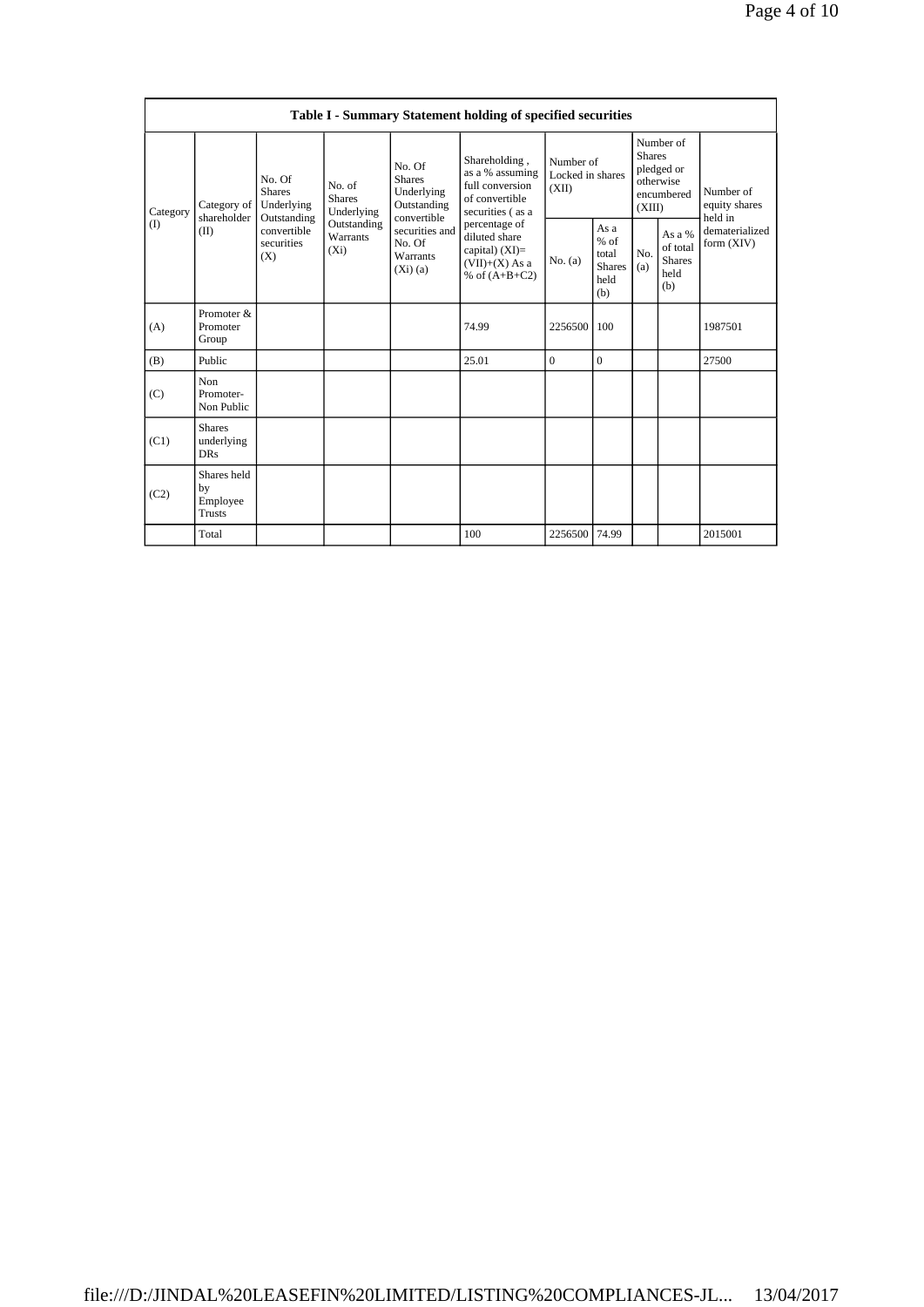| Table II - Statement showing shareholding pattern of the Promoter and Promoter Group        |                                                                                                         |                         |                        |                                 |                                    |                                     |                                                                                 |                                                                  |               |         |                                 |
|---------------------------------------------------------------------------------------------|---------------------------------------------------------------------------------------------------------|-------------------------|------------------------|---------------------------------|------------------------------------|-------------------------------------|---------------------------------------------------------------------------------|------------------------------------------------------------------|---------------|---------|---------------------------------|
|                                                                                             |                                                                                                         |                         | No. of<br>fully        | No.<br>Of<br>Partly             | No. Of                             | Total<br>nos.<br>shares<br>held     | Shareholding<br>as a % of total<br>no. of shares<br>(calculated as<br>per SCRR, | Number of Voting Rights held in<br>each class of securities (IX) |               |         |                                 |
| Sr.                                                                                         | Category & Name<br>of the                                                                               | Nos. Of<br>shareholders | paid up<br>equity      | paid-<br>up                     | shares<br>underlying<br>Depository |                                     |                                                                                 | No of Voting (XIV) Rights                                        |               |         | Total<br>as a %                 |
|                                                                                             | Shareholders (I)                                                                                        | (III)                   | shares<br>held<br>(IV) | equity<br>shares<br>held<br>(V) | Receipts<br>(VI)                   | $(VII) =$<br>$(IV)+(V)$<br>$+ (VI)$ | 1957) (VIII)<br>As a % of<br>$(A+B+C2)$                                         | Class eg:<br>X                                                   | Class<br>eg:y | Total   | of<br>Total<br>Voting<br>rights |
| А                                                                                           | Table II - Statement showing shareholding pattern of the Promoter and Promoter Group                    |                         |                        |                                 |                                    |                                     |                                                                                 |                                                                  |               |         |                                 |
| (1)                                                                                         | Indian                                                                                                  |                         |                        |                                 |                                    |                                     |                                                                                 |                                                                  |               |         |                                 |
| (a)                                                                                         | Individuals/Hindu<br>undivided Family                                                                   | $\overline{\mathbf{3}}$ | 878805                 |                                 |                                    | 878805                              | 29.21                                                                           | 878805                                                           |               | 878805  | 29.21                           |
| (d)                                                                                         | Any Other<br>(specify)                                                                                  | $\overline{4}$          | 1377695                |                                 |                                    | 1377695                             | 45.79                                                                           | 1377695                                                          |               | 1377695 | 45.79                           |
| Sub-Total<br>(A)(1)                                                                         |                                                                                                         | 7                       | 2256500                |                                 |                                    | 2256500                             | 74.99                                                                           | 2256500                                                          |               | 2256500 | 74.99                           |
| (2)                                                                                         | Foreign                                                                                                 |                         |                        |                                 |                                    |                                     |                                                                                 |                                                                  |               |         |                                 |
| Total<br>Shareholding<br>of Promoter<br>and Promoter<br>Group $(A)=$<br>$(A)(1)+(A)$<br>(2) |                                                                                                         | 7                       | 2256500                |                                 |                                    | 2256500                             | 74.99                                                                           | 2256500                                                          |               | 2256500 | 74.99                           |
| В                                                                                           | Table III - Statement showing shareholding pattern of the Public shareholder                            |                         |                        |                                 |                                    |                                     |                                                                                 |                                                                  |               |         |                                 |
| (1)                                                                                         | Institutions                                                                                            |                         |                        |                                 |                                    |                                     |                                                                                 |                                                                  |               |         |                                 |
| (3)                                                                                         | Non-institutions                                                                                        |                         |                        |                                 |                                    |                                     |                                                                                 |                                                                  |               |         |                                 |
| (a(i))                                                                                      | Individuals -<br>i.Individual<br>shareholders<br>holding nominal<br>share capital up to<br>Rs. 2 lakhs. | 2287                    | 683200                 |                                 |                                    | 683200                              | 22.71                                                                           | 683200                                                           |               | 683200  | 22.71                           |
| (e)                                                                                         | Any Other<br>(specify)                                                                                  | 22                      | 69200                  |                                 |                                    | 69200                               | 2.3                                                                             | 69200                                                            |               | 69200   | 2.3                             |
| Sub-Total (B)<br>(3)                                                                        |                                                                                                         | 2309                    | 752400                 |                                 |                                    | 752400                              | 25.01                                                                           | 752400                                                           |               | 752400  | 25.01                           |
| <b>Total Public</b><br>Shareholding<br>$(B)=(B)(1)+$<br>$(B)(2)+(B)(3)$                     |                                                                                                         | 2309                    | 752400                 |                                 |                                    | 752400                              | 25.01                                                                           | 752400                                                           |               | 752400  | 25.01                           |
| $\mathsf C$                                                                                 | Table IV - Statement showing shareholding pattern of the Non Promoter- Non Public shareholder           |                         |                        |                                 |                                    |                                     |                                                                                 |                                                                  |               |         |                                 |
| Total<br>$(A+B+C2)$                                                                         |                                                                                                         | 2316                    | 3008900                |                                 |                                    | 3008900                             | 100                                                                             | 3008900                                                          |               | 3008900 | 100                             |
| Total<br>$(A+B+C)$                                                                          |                                                                                                         | 2316                    | 3008900                |                                 |                                    | 3008900                             | 100                                                                             | 3008900                                                          |               | 3008900 | 100                             |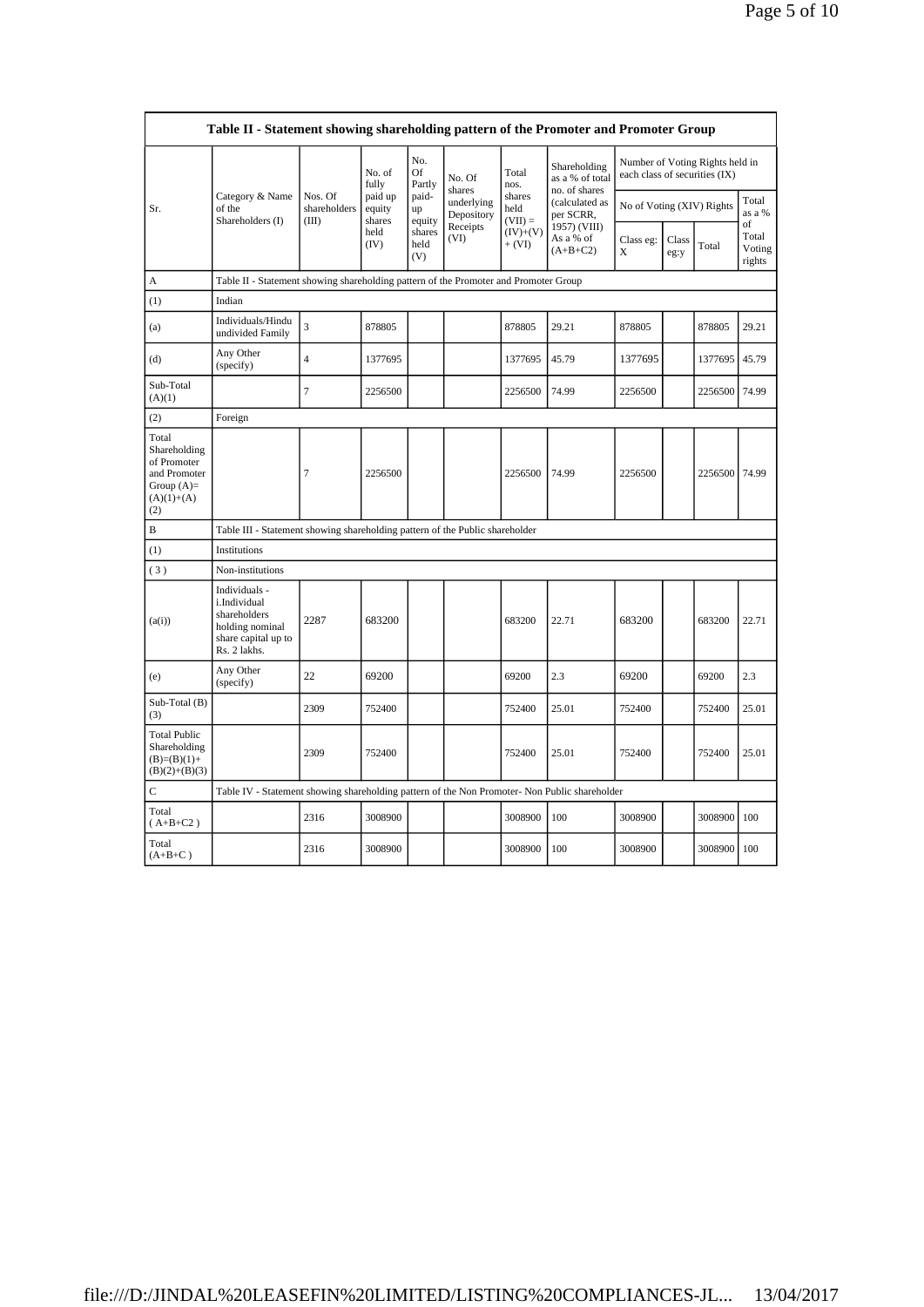| Table II - Statement showing shareholding pattern of the Promoter and Promoter Group    |                                              |                                            |                                                                                                               |                                                                                                                                                                                        |                                        |                                                    |                                                                               |                                                |                                       |  |  |
|-----------------------------------------------------------------------------------------|----------------------------------------------|--------------------------------------------|---------------------------------------------------------------------------------------------------------------|----------------------------------------------------------------------------------------------------------------------------------------------------------------------------------------|----------------------------------------|----------------------------------------------------|-------------------------------------------------------------------------------|------------------------------------------------|---------------------------------------|--|--|
| Sr.                                                                                     | No. Of<br><b>Shares</b><br>Underlying        | No. of Shares<br>Underlying<br>Outstanding | No. Of Shares<br>Underlying<br>Outstanding<br>convertible<br>securities and<br>No. Of<br>Warrants (Xi)<br>(a) | Shareholding, as a<br>% assuming full<br>conversion of<br>convertible<br>securities (as a<br>percentage of<br>diluted share<br>capital) $(XI)=(VII)$<br>$+(X)$ As a % of<br>$(A+B+C2)$ | Number of<br>Locked in shares<br>(XII) |                                                    | Number of<br><b>Shares</b><br>pledged or<br>otherwise<br>encumbered<br>(XIII) |                                                | Number of<br>equity shares<br>held in |  |  |
|                                                                                         | Outstanding<br>convertible<br>securities (X) | Warrants<br>$(X_i)$                        |                                                                                                               |                                                                                                                                                                                        | No. (a)                                | As a %<br>of total<br><b>Shares</b><br>held<br>(b) | No.<br>(a)                                                                    | As a %<br>of total<br><b>Shares</b><br>held(b) | dematerialized<br>form (XIV)          |  |  |
| A                                                                                       |                                              |                                            |                                                                                                               | Table II - Statement showing shareholding pattern of the Promoter and Promoter Group                                                                                                   |                                        |                                                    |                                                                               |                                                |                                       |  |  |
| (1)                                                                                     | Indian                                       |                                            |                                                                                                               |                                                                                                                                                                                        |                                        |                                                    |                                                                               |                                                |                                       |  |  |
| (a)                                                                                     |                                              |                                            |                                                                                                               | 29.21                                                                                                                                                                                  | 878805                                 | 100                                                |                                                                               |                                                | 878805                                |  |  |
| (d)                                                                                     |                                              |                                            |                                                                                                               | 45.79                                                                                                                                                                                  | 1377695                                | 100                                                |                                                                               |                                                | 1108696                               |  |  |
| Sub-Total (A)<br>(1)                                                                    |                                              |                                            |                                                                                                               | 74.99                                                                                                                                                                                  | 2256500                                | 100                                                |                                                                               |                                                | 1987501                               |  |  |
| (2)                                                                                     | Foreign                                      |                                            |                                                                                                               |                                                                                                                                                                                        |                                        |                                                    |                                                                               |                                                |                                       |  |  |
| Total<br>Shareholding<br>of Promoter<br>and Promoter<br>Group $(A)=(A)$<br>$(1)+(A)(2)$ |                                              |                                            |                                                                                                               | 74.99                                                                                                                                                                                  | 2256500                                | 100                                                |                                                                               |                                                | 1987501                               |  |  |
| B                                                                                       |                                              |                                            |                                                                                                               | Table III - Statement showing shareholding pattern of the Public shareholder                                                                                                           |                                        |                                                    |                                                                               |                                                |                                       |  |  |
| (1)                                                                                     | Institutions                                 |                                            |                                                                                                               |                                                                                                                                                                                        |                                        |                                                    |                                                                               |                                                |                                       |  |  |
| (3)                                                                                     | Non-institutions                             |                                            |                                                                                                               |                                                                                                                                                                                        |                                        |                                                    |                                                                               |                                                |                                       |  |  |
| (a(i))                                                                                  |                                              |                                            |                                                                                                               | 22.71                                                                                                                                                                                  | $\boldsymbol{0}$                       | $\boldsymbol{0}$                                   |                                                                               |                                                | 25800                                 |  |  |
| (e)                                                                                     |                                              |                                            |                                                                                                               | 2.3                                                                                                                                                                                    | $\overline{0}$                         | $\overline{0}$                                     |                                                                               |                                                | 1700                                  |  |  |
| Sub-Total (B)<br>(3)                                                                    |                                              |                                            |                                                                                                               | 25.01                                                                                                                                                                                  | $\theta$                               | $\overline{0}$                                     |                                                                               |                                                | 27500                                 |  |  |
| <b>Total Public</b><br>Shareholding<br>$(B)=(B)(1)+$<br>$(B)(2)+(B)(3)$                 |                                              |                                            |                                                                                                               | 25.01                                                                                                                                                                                  | $\mathbf{0}$                           | $\mathbf{0}$                                       |                                                                               |                                                | 27500                                 |  |  |
| $\mathbf C$                                                                             |                                              |                                            |                                                                                                               | Table IV - Statement showing shareholding pattern of the Non Promoter- Non Public shareholder                                                                                          |                                        |                                                    |                                                                               |                                                |                                       |  |  |
| Total<br>$(A+B+C2)$                                                                     |                                              |                                            |                                                                                                               | 100                                                                                                                                                                                    | 2256500                                | 74.99                                              |                                                                               |                                                | 2015001                               |  |  |
| Total<br>$(A+B+C)$                                                                      |                                              |                                            |                                                                                                               | 100                                                                                                                                                                                    | 2256500                                | 74.99                                              |                                                                               |                                                | 2015001                               |  |  |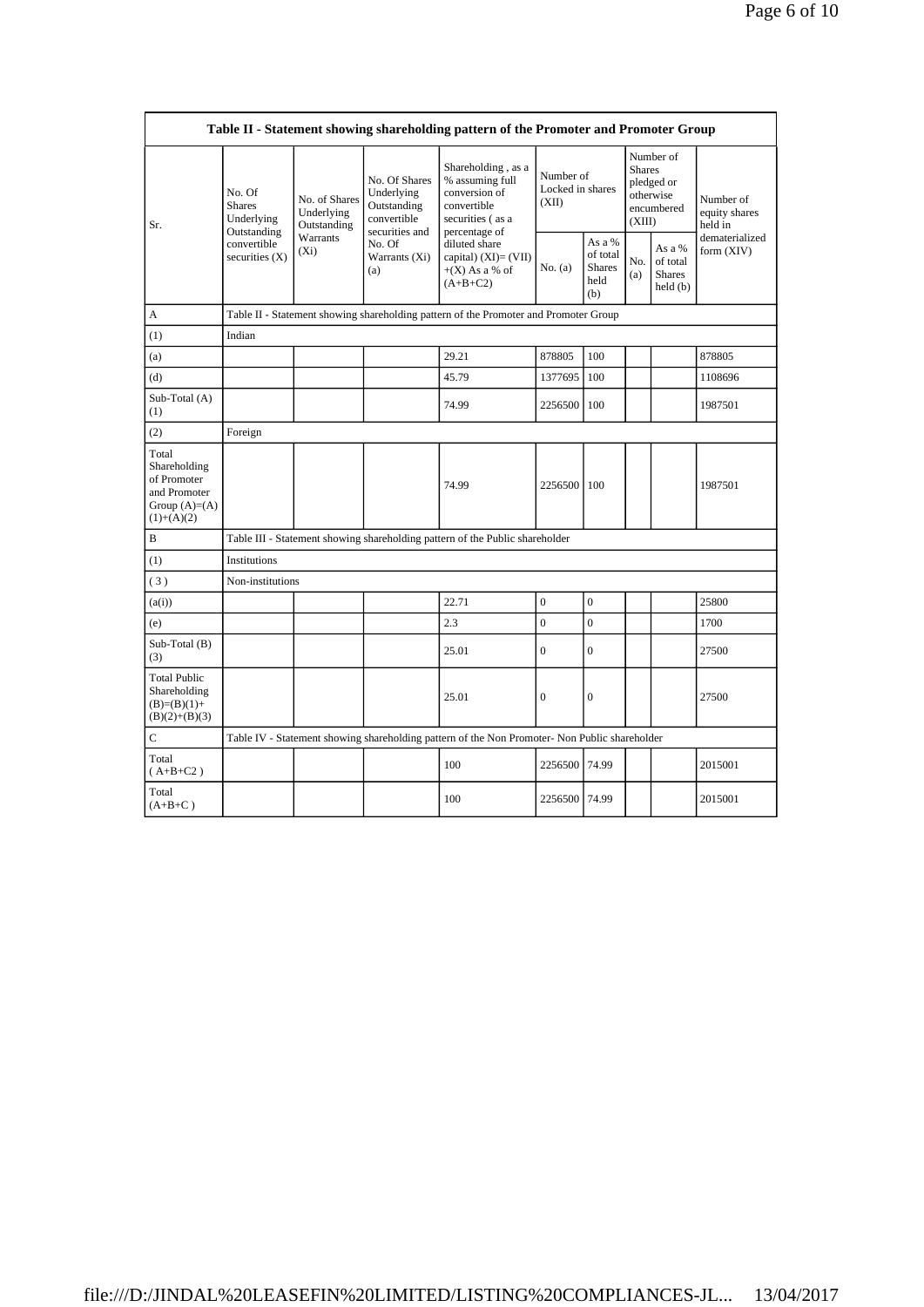| <b>Individuals/Hindu undivided Family</b>                                                                                                                                                 |                                                               |                |                       |                       |  |  |  |  |  |
|-------------------------------------------------------------------------------------------------------------------------------------------------------------------------------------------|---------------------------------------------------------------|----------------|-----------------------|-----------------------|--|--|--|--|--|
| Searial No.                                                                                                                                                                               | $\mathbf{1}$                                                  | $\overline{c}$ | 3                     |                       |  |  |  |  |  |
| Name of the<br>Shareholders (I)                                                                                                                                                           | KISTURI DEVI JINDAL                                           | Kusum Jindal   | Surender Kumar Jindal | Click here to go back |  |  |  |  |  |
| PAN(II)                                                                                                                                                                                   | AAIPJ8093N                                                    | AALPJ8115G     | AALPJ8116F            | Total                 |  |  |  |  |  |
| No. of fully paid<br>up equity shares<br>held (IV)                                                                                                                                        | $\mathbf{1}$                                                  | 285001         | 593803                | 878805                |  |  |  |  |  |
| No. Of Partly paid-<br>up equity shares<br>held (V)                                                                                                                                       |                                                               |                |                       |                       |  |  |  |  |  |
| No. Of shares<br>underlying<br>Depository<br>Receipts (VI)                                                                                                                                |                                                               |                |                       |                       |  |  |  |  |  |
| Total nos. shares<br>held $(VII) = (IV) +$<br>$(V)+(VI)$                                                                                                                                  | $\mathbf{1}$                                                  | 285001         | 593803                | 878805                |  |  |  |  |  |
| Shareholding as a<br>% of total no. of<br>shares (calculated<br>as per SCRR,<br>1957) (VIII) As a<br>% of $(A+B+C2)$                                                                      | $\overline{0}$                                                | 9.47           | 19.73                 | 29.21                 |  |  |  |  |  |
|                                                                                                                                                                                           | Number of Voting Rights held in each class of securities (IX) |                |                       |                       |  |  |  |  |  |
| Class eg:X                                                                                                                                                                                | $\mathbf{1}$                                                  | 285001         | 593803                | 878805                |  |  |  |  |  |
| Class eg:y                                                                                                                                                                                |                                                               |                |                       |                       |  |  |  |  |  |
| Total                                                                                                                                                                                     | $\mathbf{1}$                                                  | 285001         | 593803                | 878805                |  |  |  |  |  |
| Total as a % of<br><b>Total Voting rights</b>                                                                                                                                             | $\mathbf{0}$                                                  | 9.47           | 19.73                 | 29.21                 |  |  |  |  |  |
| No. Of Shares<br>Underlying<br>Outstanding<br>convertible<br>securities $(X)$                                                                                                             |                                                               |                |                       |                       |  |  |  |  |  |
| No. of Shares<br>Underlying<br>Outstanding<br>Warrants (Xi)                                                                                                                               |                                                               |                |                       |                       |  |  |  |  |  |
| No. Of Shares<br>Underlying<br>Outstanding<br>convertible<br>securities and No.<br>Of Warrants (Xi)<br>(a)                                                                                |                                                               |                |                       |                       |  |  |  |  |  |
| Shareholding, as a<br>% assuming full<br>conversion of<br>convertible<br>securities (as a<br>percentage of<br>diluted share<br>capital) (XI)= (VII)<br>$+(Xi)(a)$ As a % of<br>$(A+B+C2)$ | $\mathbf{0}$                                                  | 9.47           | 19.73                 | 29.21                 |  |  |  |  |  |
| Number of Locked in shares (XII)                                                                                                                                                          |                                                               |                |                       |                       |  |  |  |  |  |
| No. (a)                                                                                                                                                                                   | $\mathbf{1}$                                                  | 285001         | 593803                | 878805                |  |  |  |  |  |
| As a % of total<br>Shares held (b)                                                                                                                                                        | 100                                                           | 100            | 100                   | 100                   |  |  |  |  |  |
|                                                                                                                                                                                           | Number of Shares pledged or otherwise encumbered (XIII)       |                |                       |                       |  |  |  |  |  |
| No. (a)                                                                                                                                                                                   |                                                               |                |                       |                       |  |  |  |  |  |
| As a % of total<br>Shares held (b)                                                                                                                                                        |                                                               |                |                       |                       |  |  |  |  |  |
| Number of equity<br>shares held in<br>dematerialized<br>form (XIV)                                                                                                                        | $\mathbf{1}$                                                  | 285001         | 593803                | 878805                |  |  |  |  |  |
| Reason for not providing PAN                                                                                                                                                              |                                                               |                |                       |                       |  |  |  |  |  |
| Reason for not<br>providing PAN                                                                                                                                                           |                                                               |                |                       |                       |  |  |  |  |  |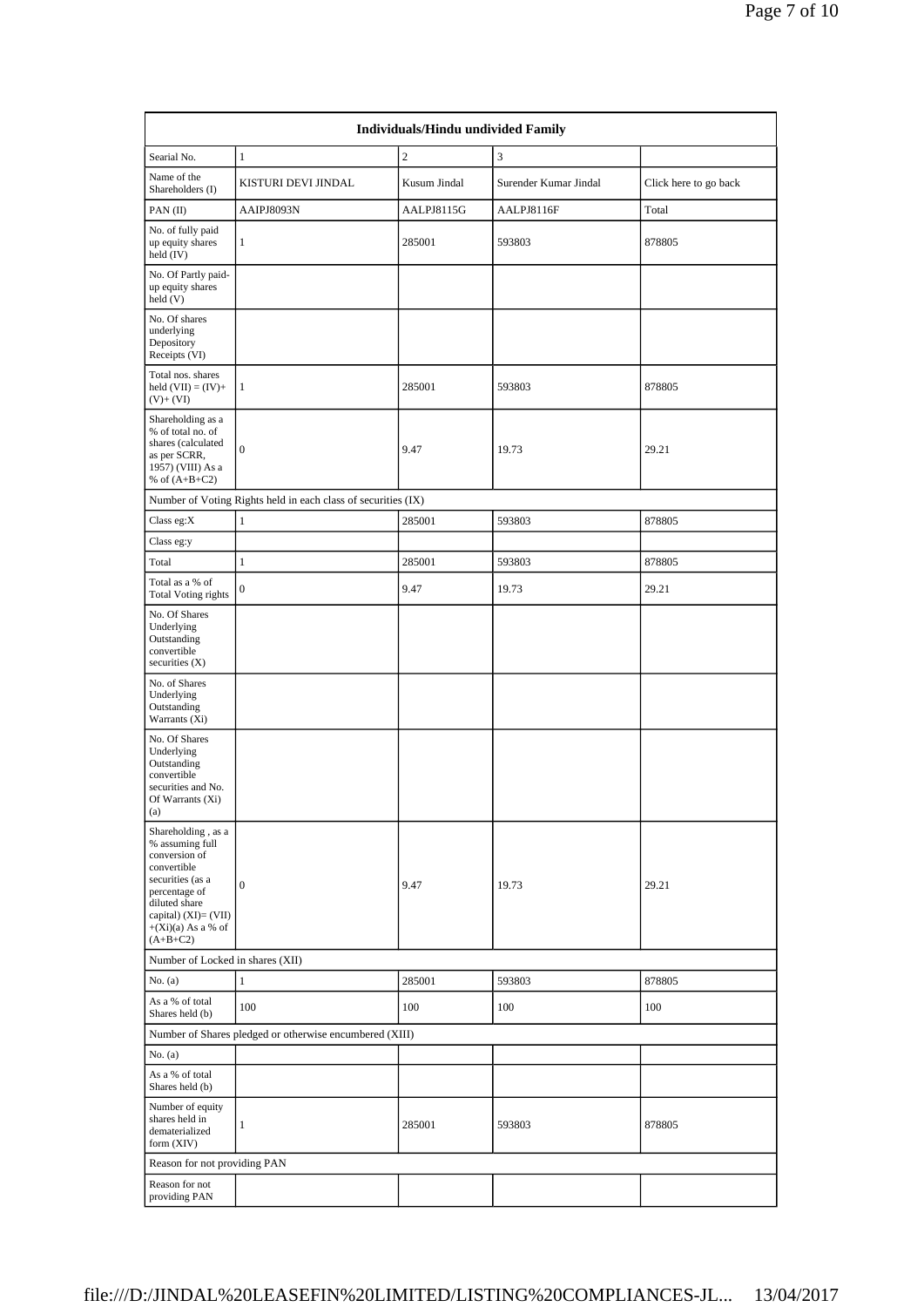| Searial No.                                                                                                                                                                              | $\mathbf{1}$                                            | $\overline{c}$                                                | 3                                     | $\overline{4}$                              |                          |
|------------------------------------------------------------------------------------------------------------------------------------------------------------------------------------------|---------------------------------------------------------|---------------------------------------------------------------|---------------------------------------|---------------------------------------------|--------------------------|
| Category                                                                                                                                                                                 | <b>Bodies Corporate</b>                                 | <b>Bodies Corporate</b>                                       | <b>Bodies Corporate</b>               | <b>Bodies Corporate</b>                     | Click here to<br>go back |
| Name of the<br>Shareholders (I)                                                                                                                                                          | <b>Grand Builders Pvt</b><br>Ltd                        | <b>Jindal Art Glass</b><br>Innovations P Ltd.                 | Jindal Exports &<br>Lmports Pvt. Ltd. | Jindal Dyechem<br><b>Industries Pvt Ltd</b> |                          |
| $PAN$ (II)                                                                                                                                                                               | AAACG0876F                                              | AABCJ2178E                                                    | AAACJ0474G                            | AAACJ0719Q                                  | Total                    |
| No. of the<br>Shareholders (I)                                                                                                                                                           | 1                                                       | $\mathbf{1}$                                                  | $\mathbf{1}$                          | $\mathbf{1}$                                | $\overline{4}$           |
| No. of fully paid<br>up equity shares<br>held (IV)                                                                                                                                       | 369699                                                  | 268999                                                        | 538997                                | 200000                                      | 1377695                  |
| No. Of Partly paid-<br>up equity shares<br>held(V)                                                                                                                                       |                                                         |                                                               |                                       |                                             |                          |
| No. Of shares<br>underlying<br>Depository<br>Receipts (VI)                                                                                                                               |                                                         |                                                               |                                       |                                             |                          |
| Total nos. shares<br>held $(VII) = (IV) +$<br>$(V)+(VI)$                                                                                                                                 | 369699                                                  | 268999                                                        | 538997                                | 200000                                      | 1377695                  |
| Shareholding as a<br>% of total no. of<br>shares (calculated<br>as per SCRR,<br>1957) (VIII) As a<br>% of $(A+B+C2)$                                                                     | 12.29                                                   | 8.94                                                          | 17.91                                 | 6.65                                        | 45.79                    |
|                                                                                                                                                                                          |                                                         | Number of Voting Rights held in each class of securities (IX) |                                       |                                             |                          |
| Class eg: X                                                                                                                                                                              | 369699                                                  | 268999                                                        | 538997                                | 200000                                      | 1377695                  |
| Class eg:y                                                                                                                                                                               |                                                         |                                                               |                                       |                                             |                          |
| Total                                                                                                                                                                                    | 369699                                                  | 268999                                                        | 538997                                | 200000                                      | 1377695                  |
| Total as a % of<br><b>Total Voting rights</b>                                                                                                                                            | 12.29                                                   | 8.94                                                          | 17.91                                 | 6.65                                        | 45.79                    |
| No. Of Shares<br>Underlying<br>Outstanding<br>convertible<br>securities $(X)$                                                                                                            |                                                         |                                                               |                                       |                                             |                          |
| No. of Shares<br>Underlying<br>Outstanding<br>Warrants (Xi)                                                                                                                              |                                                         |                                                               |                                       |                                             |                          |
| No. Of Shares<br>Underlying<br>Outstanding<br>convertible<br>securities and No.<br>Of Warrants (Xi)<br>(a)                                                                               |                                                         |                                                               |                                       |                                             |                          |
| Shareholding, as a<br>% assuming full<br>conversion of<br>convertible<br>securities (as a<br>percentage of<br>diluted share<br>capital) $(XI) = (VII)$<br>$+(X)$ As a % of<br>$(A+B+C2)$ | 12.29                                                   | 8.94                                                          | 17.91                                 | 6.65                                        | 45.79                    |
| Number of Locked in shares (XII)                                                                                                                                                         |                                                         |                                                               |                                       |                                             |                          |
| No. (a)                                                                                                                                                                                  | 369699                                                  | 268999                                                        | 538997                                | 200000                                      | 1377695                  |
| As a % of total<br>Shares held (b)                                                                                                                                                       | 100                                                     | 100                                                           | 100                                   | 100                                         | 100                      |
|                                                                                                                                                                                          | Number of Shares pledged or otherwise encumbered (XIII) |                                                               |                                       |                                             |                          |
| No. (a)                                                                                                                                                                                  |                                                         |                                                               |                                       |                                             |                          |
| As a % of total<br>Shares held (b)                                                                                                                                                       |                                                         |                                                               |                                       |                                             |                          |
| Number of equity<br>shares held in                                                                                                                                                       | 369699                                                  | $\overline{0}$                                                | 538997                                | 200000                                      | 1108696                  |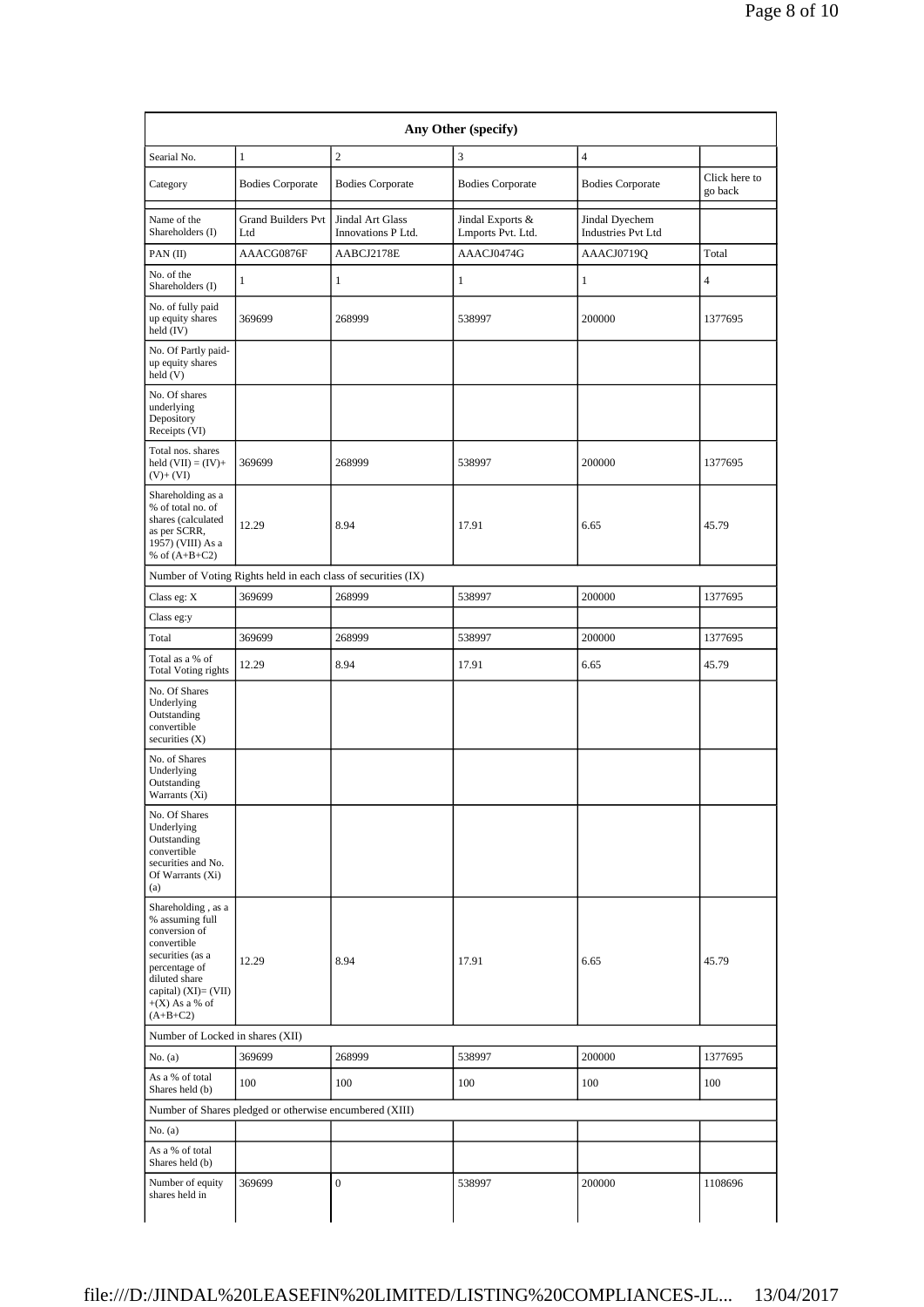| dematerialized<br>form $(XIV)$  |  |  |  |
|---------------------------------|--|--|--|
| Reason for not<br>providing PAN |  |  |  |